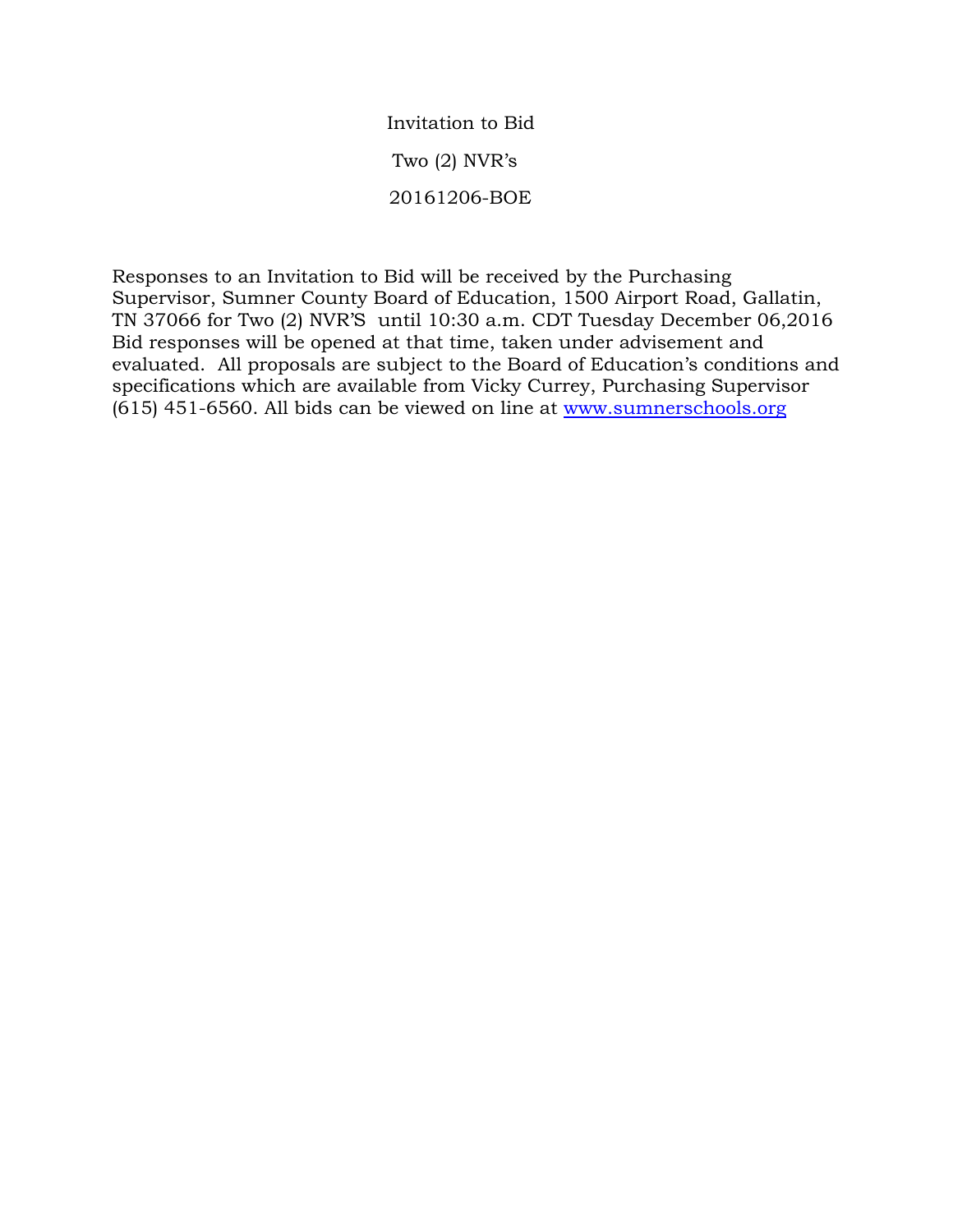## **NOTICE TO RESPONDENTS**

Responses to an Invitation to Bid will be received by the Purchasing Supervisor in the SUPPORT SERVICE FACILITY CONFERENCE ROOM, Sumner County Board of Education, 1500 Airport Road Gallatin, TN 37066. They will be received until **10:30 A.M. Local Time December 06, 2016** for **Two (2) NVR's**, at which time the responses will be opened, taken under advisement and evaluated. *BIDS WILL BE POSTED ON www.sumnerschools.org*

**GENERAL REQUIREMENTS AND CONDITIONS**

-------------------------------------------------------------------------------------------------------------------------------

- 1. The Sumner County Board of Education reserves the right to accept or reject any and/or all responses in whole or in part, and to waive informalities therein.
- 2. Any responses received after the scheduled closing time for the receipt for responses will not be considered.
- 3. If a mistake is discovered after the responses are received, only the Sumner County Board of Education may allow the respondent to withdraw the entire response.
- 4. Partial payments will not be approved unless justification for such payment can be shown. Terms will be net 30 days.
- 5. Payment will not be made until the said **Two (2) NVR's** are inspected and approved as meeting all specifications by persons appointed by the Sumner County Board of Education.
- 6. Responses submitted must be in a sealed envelope and marked on the outside as follows: **RESPONSE: Two (2) NVR's DEADLINE: December 06, 2016 10:30 A.M. Local time**
- 7. Facsimile responses will not be considered.
- 8. If a successful bidder violates any terms of their bid, the contract, school board policy or any law they may be disqualified from bidding for a period of two years for minor violations or longer for major violations. Bids from disqualified bidders will not be accepted during the period of disqualification.
- 9. Prices quoted on the response (if any) are to be considered firm and binding until the said **Two (2) NVR's** are in the possession of the Sumner County Board of Education.
- 10. No purchase or contract is authorized or valid until the issuance of a Board Purchase Order in accordance with Board Policy. No Board Employee is authorized to purchase equipment, supplies or services prior to the issuance of such a Purchase Order.
- 11. Any deviation from these stated terms, specifications and conditions must be coordinated with and approved in writing by the Purchasing Supervisor, Vicky Currey (615) 451-6560.
- 12. All bids that exceed \$25,000 must have the Company Name, License Number, Expiration Date thereof and License Classification of Contractor listed on outside of sealed envelope. As required by State of Tennessee Code Annotated 62-6-119.
- 13. The awarded bidder will be required to post a performance and payment bond in the amount of 25% of the contract price if it exceeds \$100,000 as stated by State of Tennessee Code Annotated 12-4-201.
- 14. If the project cost in excess of \$25,000 a performance bond must be secured by the requesting party in an amount equal to the market improvement value.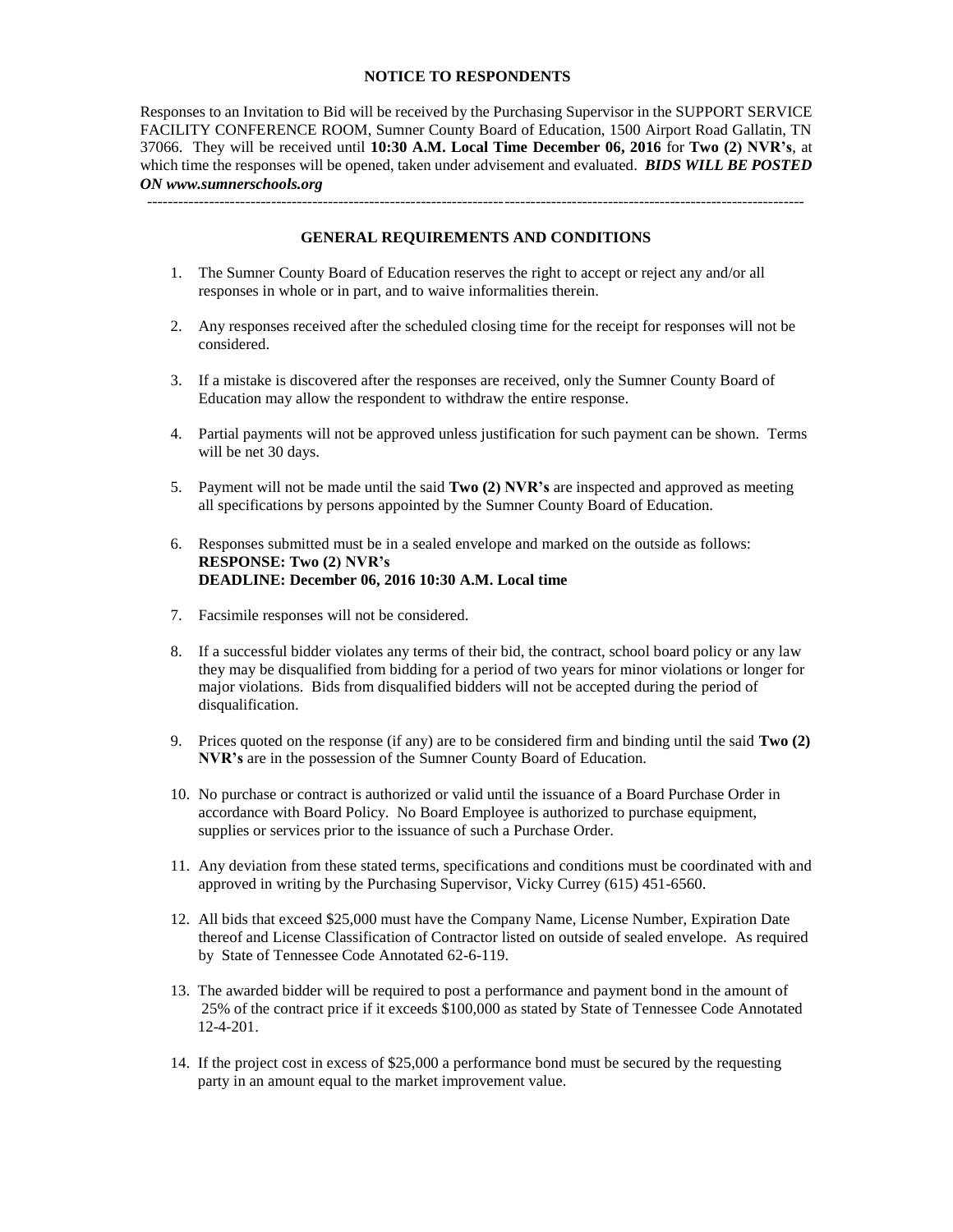## **EQUAL OR EQUILAVENT TO**

| QUANTITY<br>ORDERED  | <b>CATALOG NUMBER</b>                        | <b>DESCRIPTION</b>                                                  | LOT | <b>UNIT PRICE</b> | <b>AMOUNT</b> |
|----------------------|----------------------------------------------|---------------------------------------------------------------------|-----|-------------------|---------------|
| $\overline{c}$<br>12 | HX-N96128F<br>$\star$<br>HX-HDD6T<br>$\star$ | NVR 128CH 14-HDMI 24SATA NOHD<br>HDD, 6TB, SURVEILLANCE<br>$^\star$ |     |                   |               |
|                      |                                              |                                                                     |     |                   |               |
|                      |                                              |                                                                     |     |                   |               |